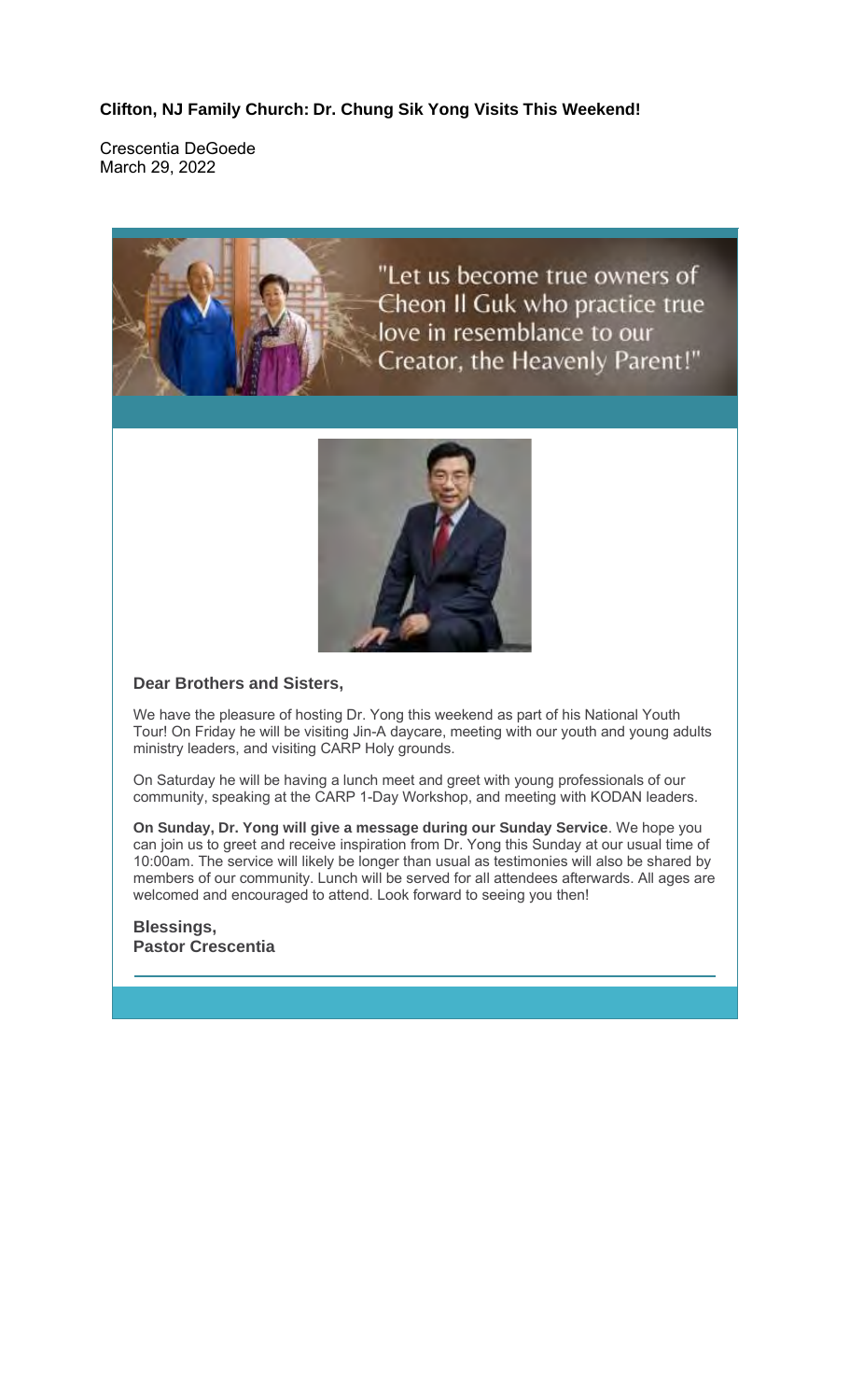

# **Yum-E Movie Night**

Get comfy & pop on over this Wednesday for an exclusive showing of a new movie about a girl who sometimes turns into a biggg red panda.

Click Here to View

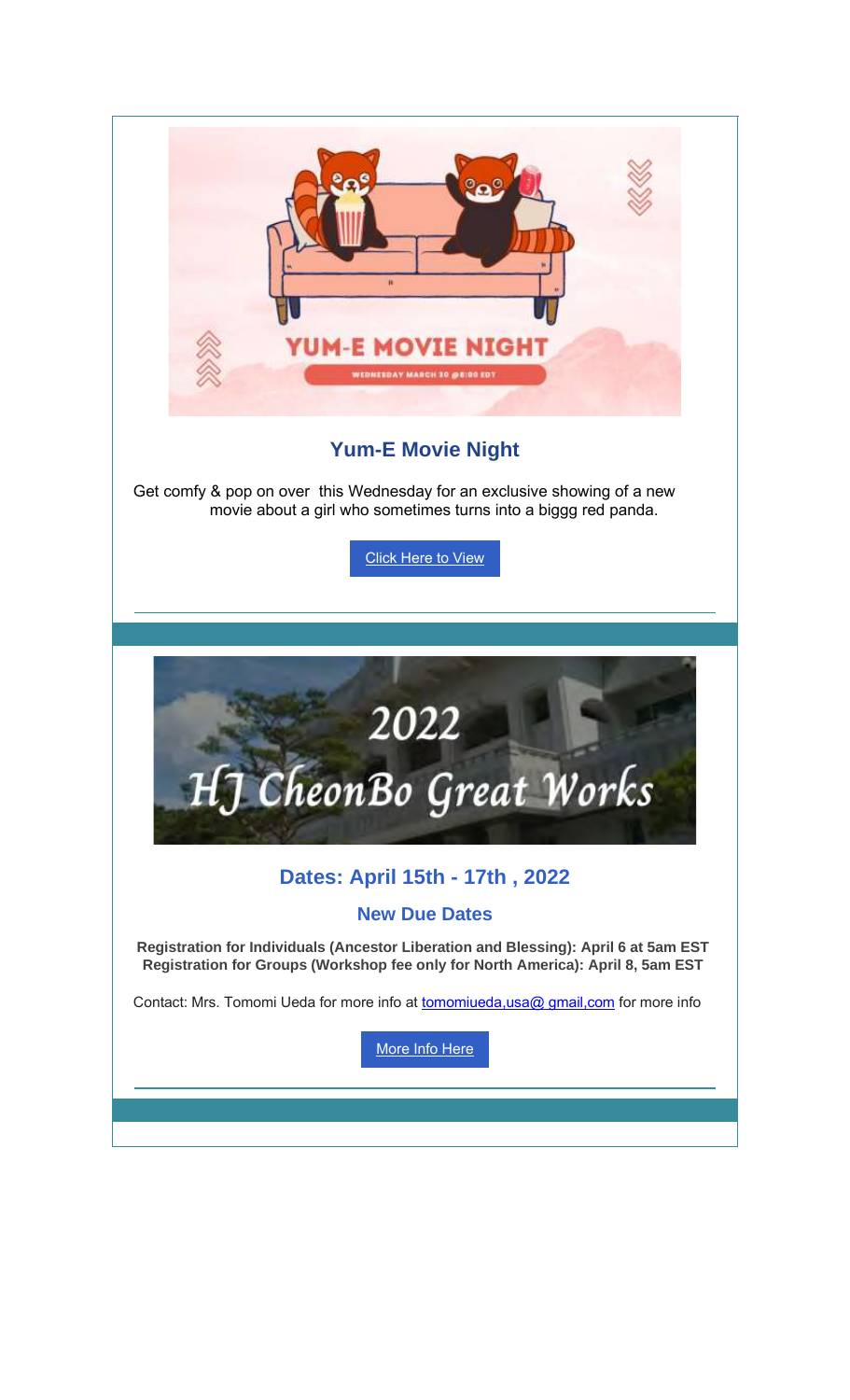

# **COME HOBBY WITH** US!

FRIDAY, APRIL 8 7:00 PM EST

ZOOM MEETING 10:874-8078-8418<br>PASSCODE: WFWP

FOR MORE INFO CONTACT:<br>CYNTHIA NAKAI AT 201-286-3967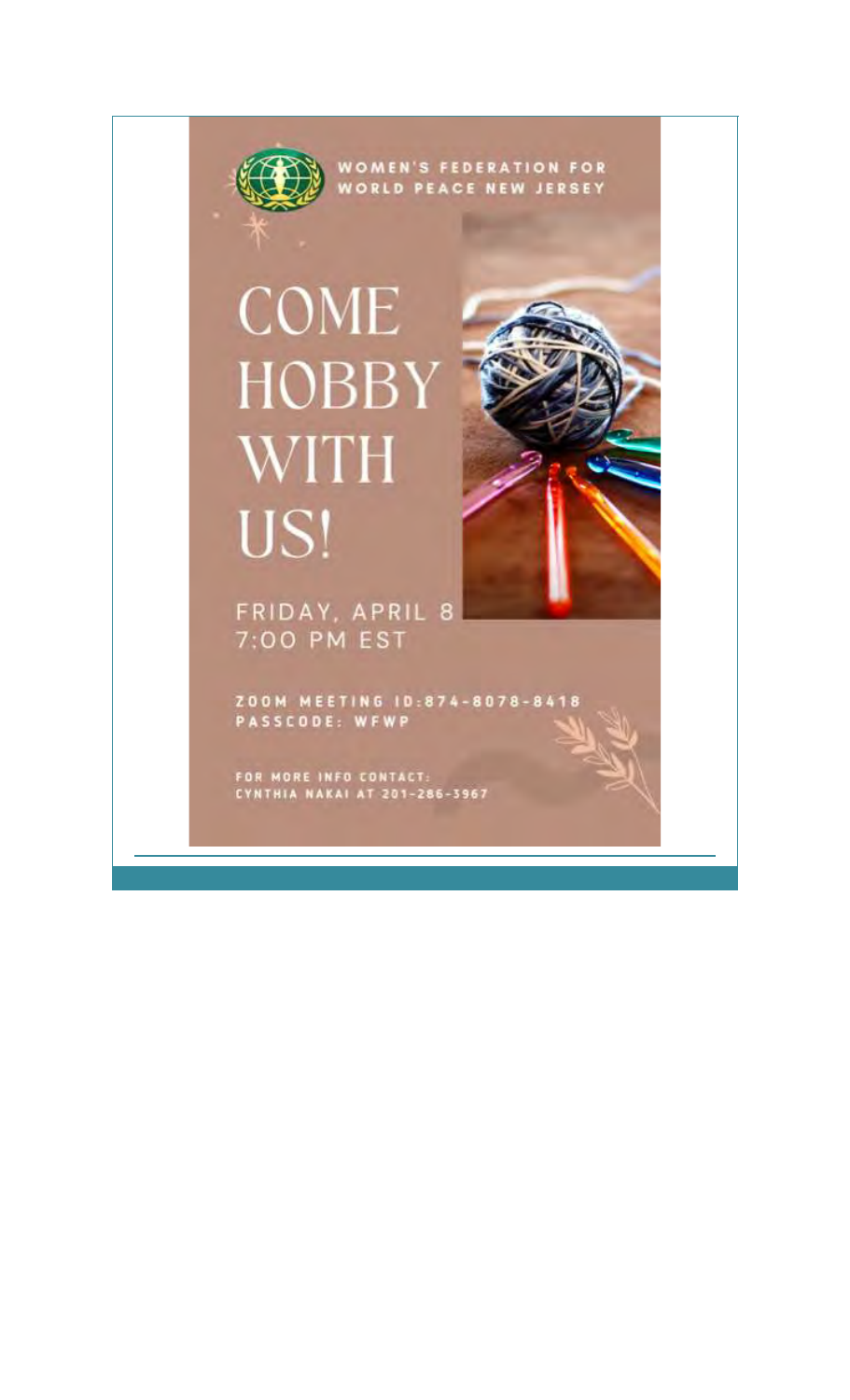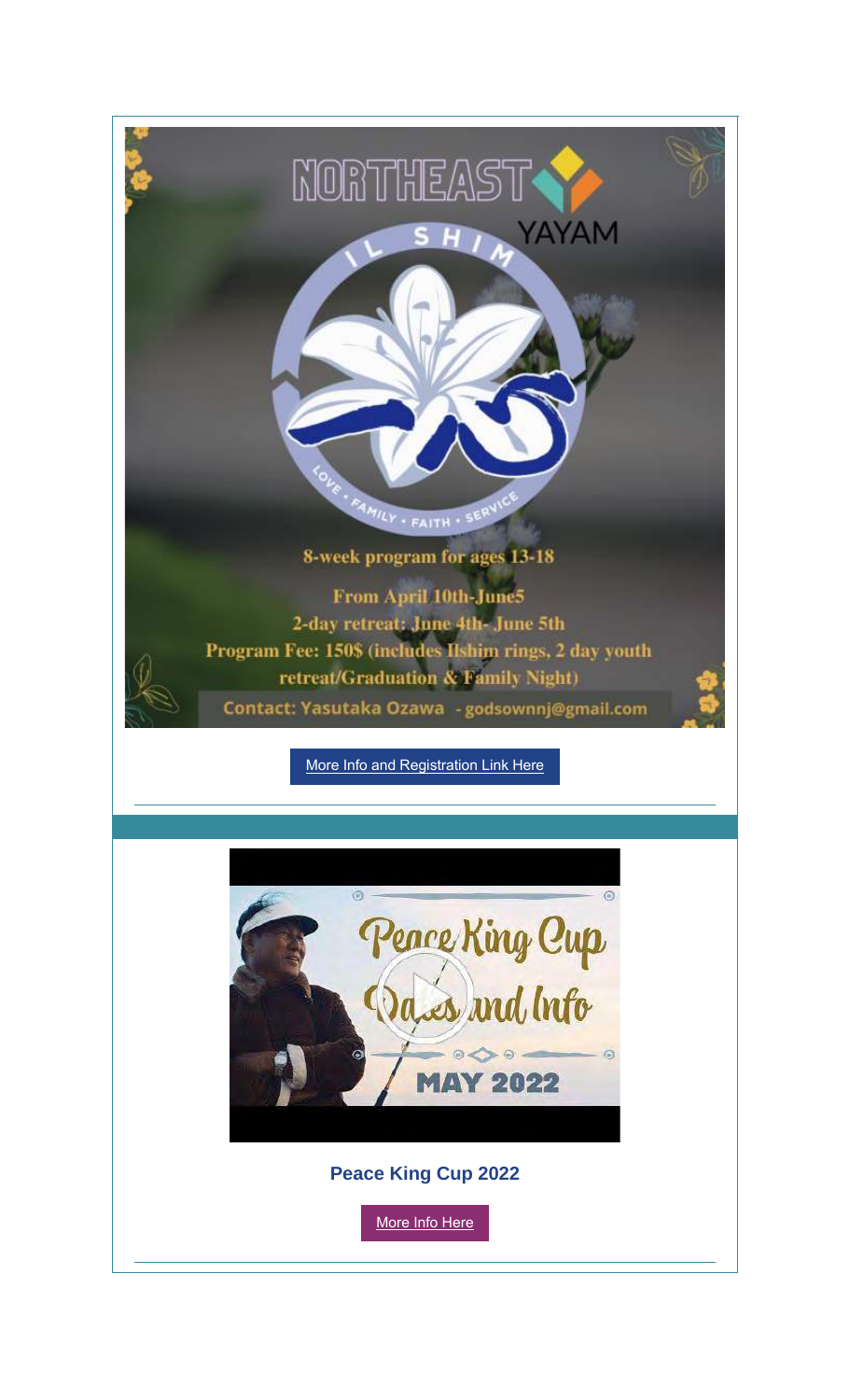## **Previous Sermons**



# **The Greatest in the Kingdom**

**Message given by: Pastor EJ Rapada**



## **The Last Days 4**

**Message given by: Rev. Naokimi Ushiroda FFWPU National President**

## **Sign Up to the NEW FamilyFed Website!**

Learn how to sign up for your Member Account by watching the welcome video!

\*Please be advised that without a member account you will lose access to some important information such as Seonghwa announcements from around the country.

**Sign Up Here**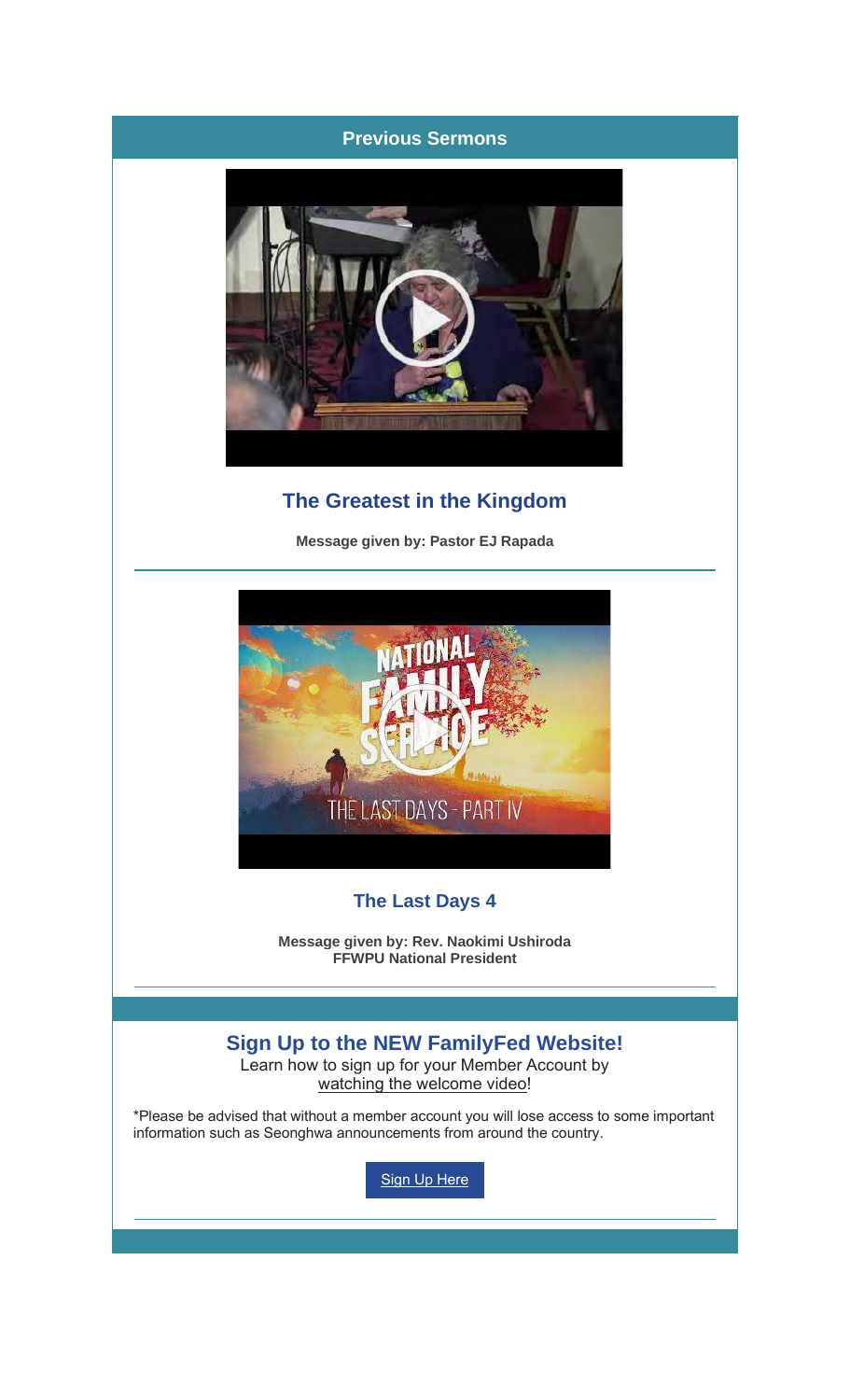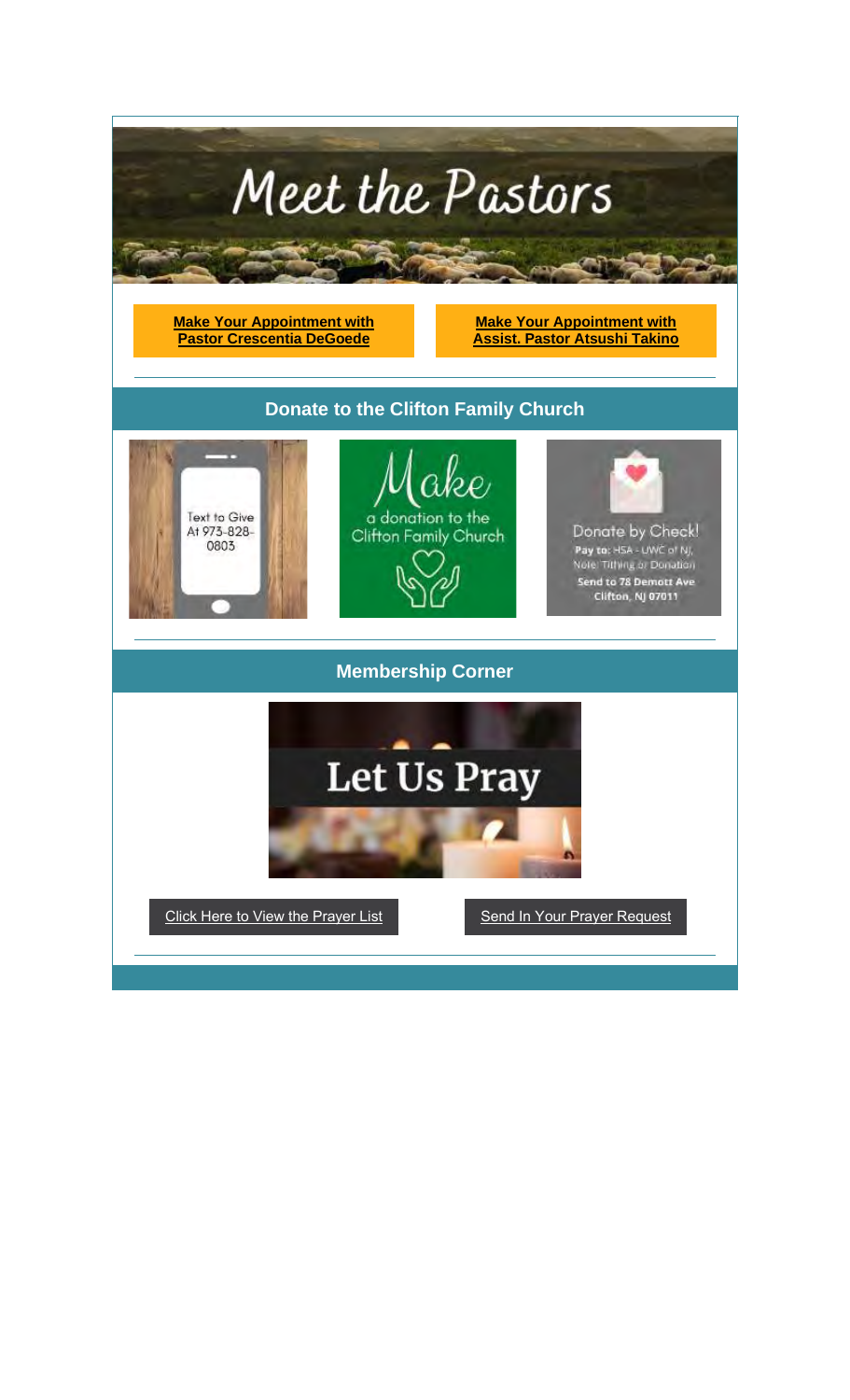